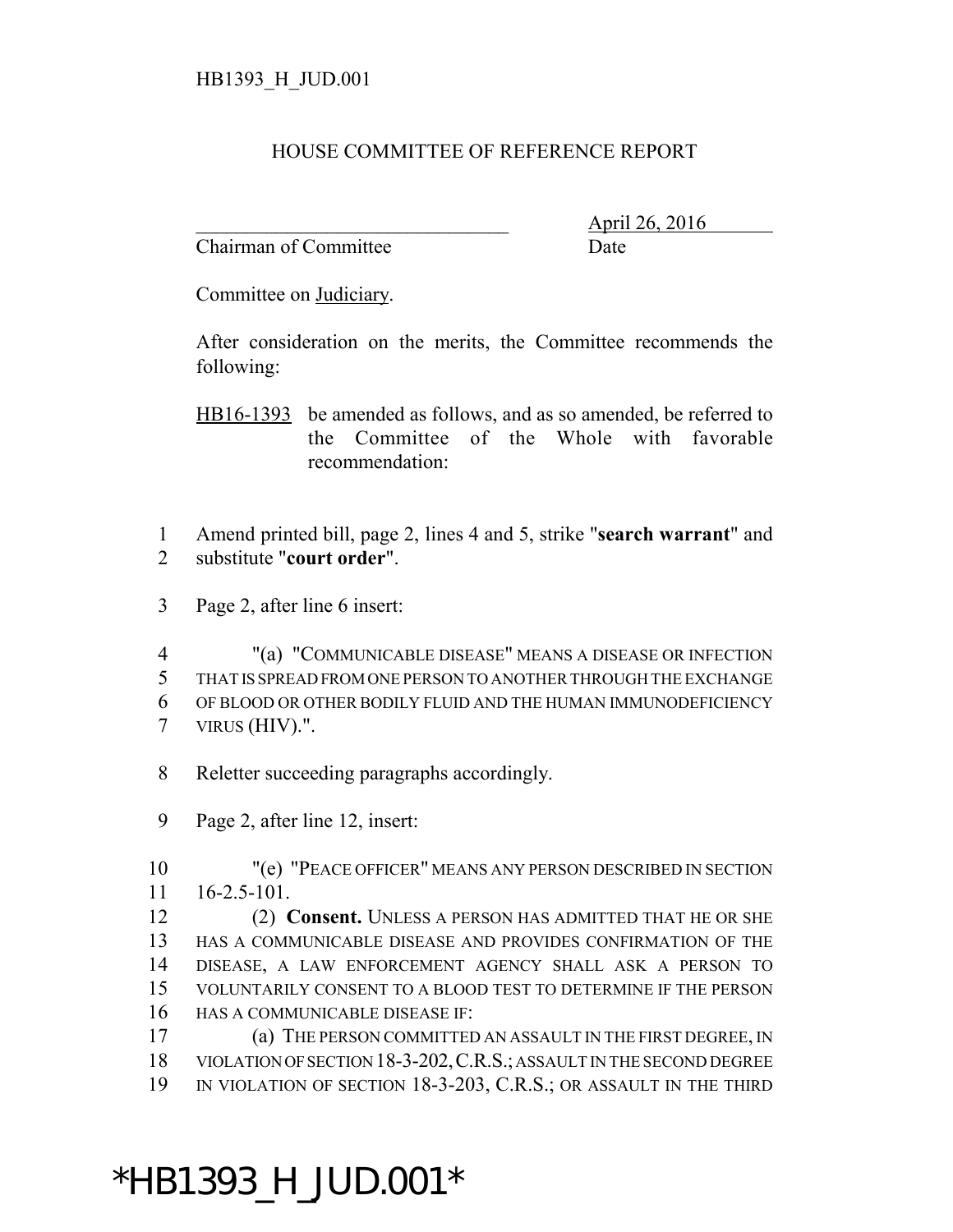1 DEGREE IN VIOLATION OF SECTION 18-3-204, C.R.S.; AND

 (b) DURING OR AS A RESULT OF THE ASSAULT, THE PERSON'S BLOOD OR OTHER BODILY FLUID CAME INTO CONTACT WITH ANY VICTIM OF THE ASSAULT, A PEACE OFFICER, FIREFIGHTER, OR EMERGENCY MEDICAL CARE PROVIDER, OR AN EMERGENCY MEDICAL SERVICE PROVIDER, AND THERE IS REASON TO BELIEVE, BASED ON INFORMATION FROM A MEDICAL PROFESSIONAL, THE DEPARTMENT OF PUBLIC HEALTH AND ENVIRONMENT, OR A LOCAL HEALTH AGENCY, THAT THE VICTIM OF THE ASSAULT, PEACE OFFICER, FIREFIGHTER, EMERGENCY MEDICAL CARE PROVIDER, OR EMERGENCY MEDICAL SERVICE PROVIDER IS AT RISK OF TRANSMISSION OF A COMMUNICABLE DISEASE.".

Renumber succeeding subsections accordingly.

Page 2, strike line 14 and substitute "BLOOD REQUIRED FOR A TEST FOR".

- Page 2, line 22, strike "AND".
- Page 2, after line 22, insert:

 "(II) THE PERSON HAS BEEN ASKED TO VOLUNTARILY SUBMIT TO A BLOOD TEST FOR A COMMUNICABLE DISEASE AND THE PERSON HAS REFUSED; AND".

- Renumber succeeding subparagraph accordingly.
- Page 2, strike lines 23 and 24 and substitute:

 "(III) THERE IS PROBABLE CAUSE TO BELIEVE THAT THE PERSON'S 22 BLOOD OR OTHER BODILY FLUID".

Page 3, line 1, strike "VOMIT".

 Page 3, line 3, strike "PROVIDER." and substitute "PROVIDER, AND THERE IS REASON TO BELIEVE, BASED ON INFORMATION FROM A MEDICAL PROFESSIONAL, THE DEPARTMENT OF PUBLIC HEALTH AND ENVIRONMENT, OR A LOCAL HEALTH AGENCY, THAT THE VICTIM OF THE ASSAULT, PEACE OFFICER, FIREFIGHTER, EMERGENCY MEDICAL CARE PROVIDER, OR EMERGENCY MEDICAL SERVICE PROVIDER IS AT RISK OF TRANSMISSION OF A COMMUNICABLE DISEASE.".

## $*$ HB1393\_H\_JUD.001 $*$ <sub>-2-</sub>